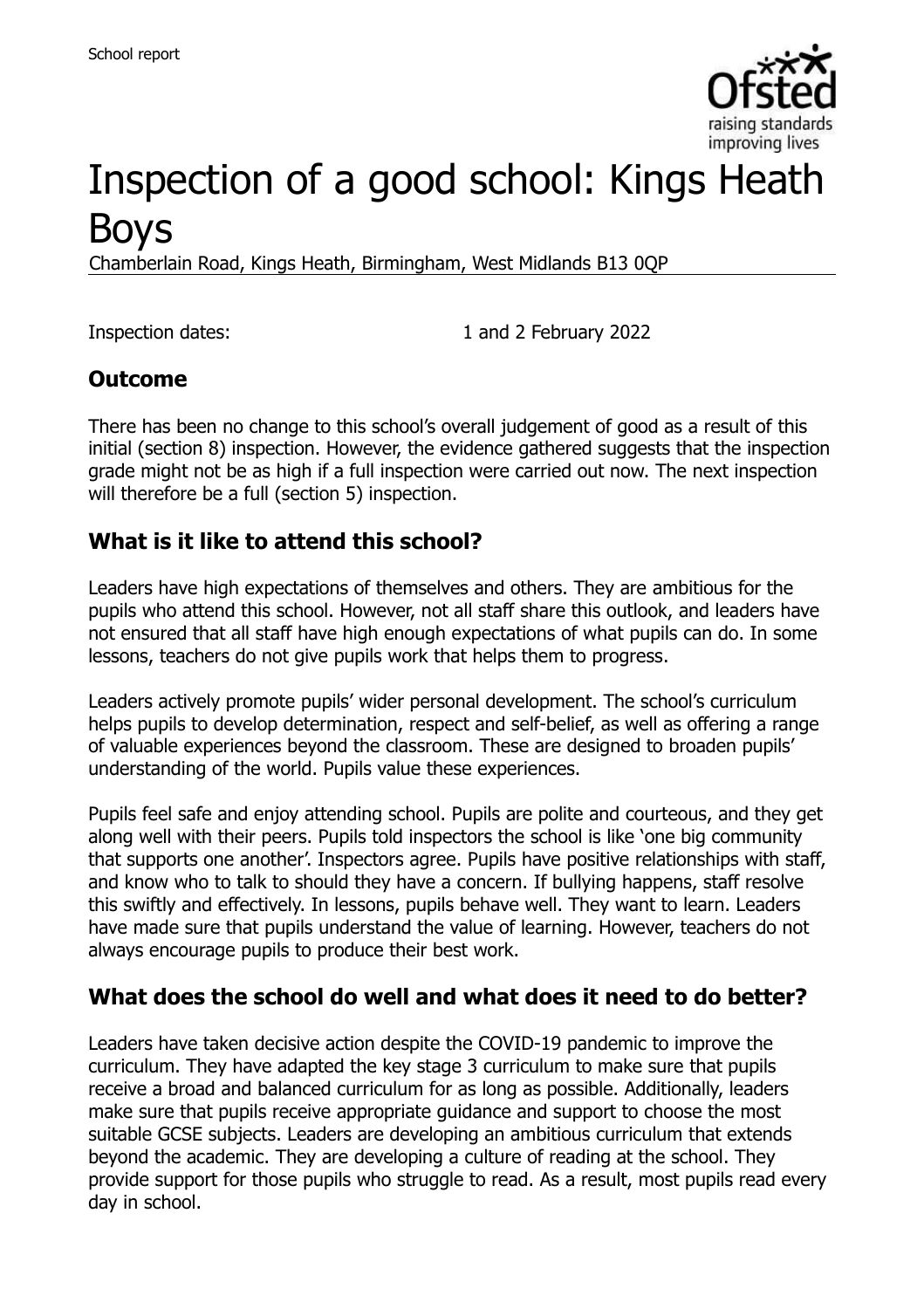

In some subjects, the curriculum is well considered. Leaders have identified the key knowledge that pupils need to know and remember. They have made sure that new learning builds on what pupils have already been taught. Pupils remember this information well. For example, in English, pupils talked confidently about themes such as masculinity and the representation of women in literature through different periods of history. However, in some other subjects, leaders have not identified the small steps that pupils need to learn in order to be successful. Where this happens, teachers do not always know precisely what they should be teaching, and in what order. This is a barrier to pupils progressing well through the curriculum.

Teachers use assessment appropriately in some subjects to check that pupils have learned the things they have been taught. However, too often, teachers do not use assessment well. They do not always identify gaps in pupils' knowledge as they arise. When gaps are identified, leaders do not make sure that teachers use this information consistently well to adapt their teaching. Consequently, gaps in pupils' knowledge are not closed quickly enough. In addition, misconceptions persist and are sometimes reinforced. This hinders pupils' learning.

Leaders have created a culture where positive behaviour is celebrated. Pupils value this. They behave well in lessons and around the school site. Leaders' work to encourage pupils' personal development is a strength of the school. Pupils benefit from a wealth of enrichment activities, such as the Duke of Edinburgh's Award and a journalism club. Mentors support pupils who need more encouragement to make the most of the opportunities available to them.

Leaders are passionate about improving the life chances of all pupils. Leaders are quick to identify pupils with additional needs. They make sure that pupils with special educational needs and/or disabilities (SEND) benefit from effective interventions. However, teachers' expectations of what pupils are able to do are sometimes too low. Teachers do not always set work that is well matched to pupils' needs, including pupils with SEND. When pupils do not produce their best work, teachers do not always challenge this. This means that too often pupils do not take pride in their work and do not achieve as well as they should.

# **Safeguarding**

The arrangements for safeguarding are effective.

Leaders prioritise safeguarding. They work closely with families to make sure that they understand pupils' experiences both in and out of school. Leaders use this information to provide the right support for pupils when they are facing challenges.

Leaders have provided appropriate training to help staff recognise pupils who are at risk of harm. As a result, staff are acutely aware of the potential risk to pupils' well-being in the local community. They are alert to these risks. When staff have concerns, they raise these quickly. Leaders take swift action to follow up on these concerns and make timely referrals to social services.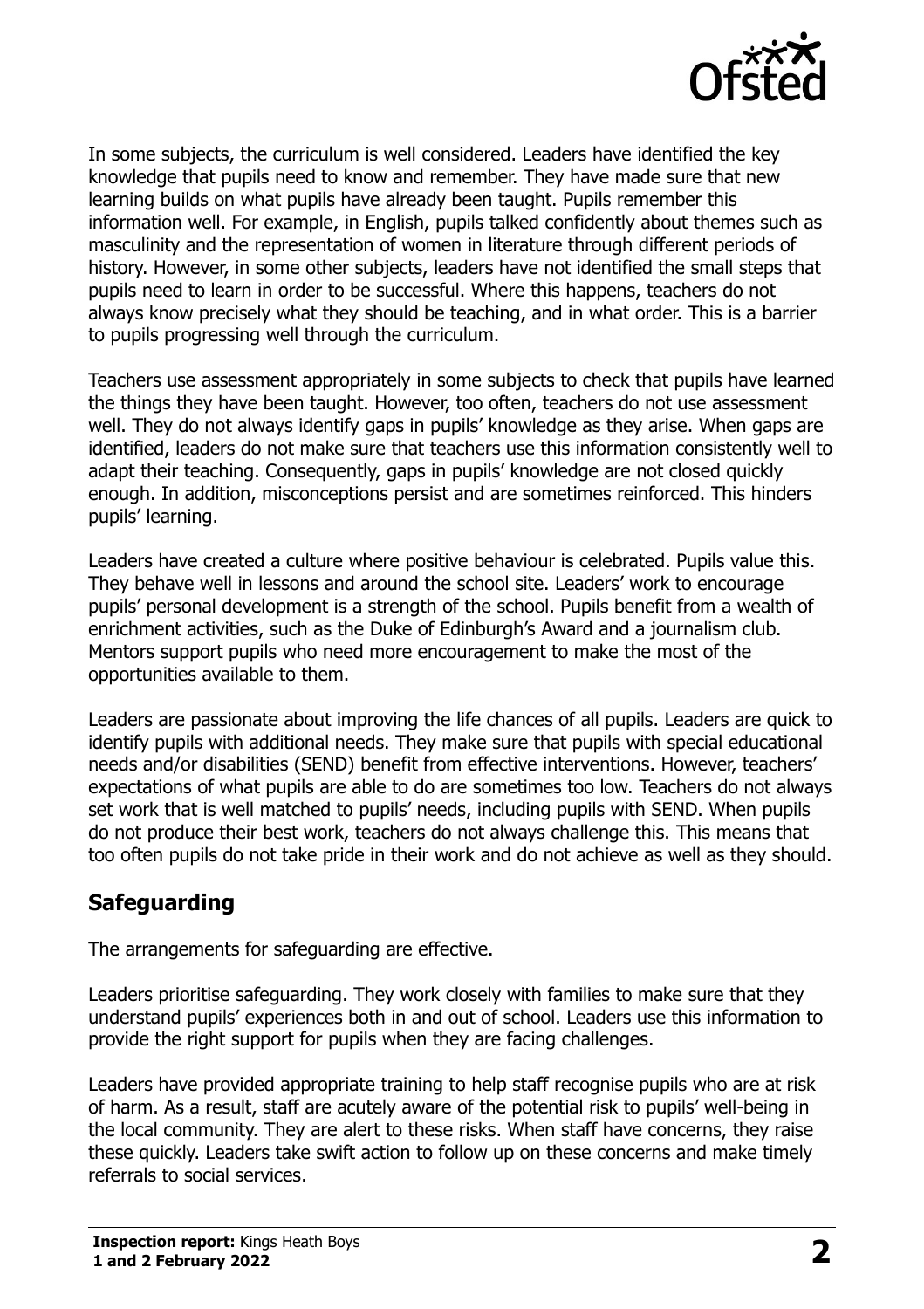

# **What does the school need to do to improve?**

# **(Information for the school and appropriate authority)**

- In some subjects, curriculum planning does not set out the knowledge that pupils need to know and remember in enough detail, and the things pupils are expected to learn are not always logically sequenced. Leaders should ensure that all curriculum planning defines in detail the knowledge that pupils need to learn to enable them to make strong progress.
- Some teachers do not use assessment effectively to identify misconceptions and gaps in pupils' knowledge. Sometimes, even when gaps are identified, teachers do not address them quickly enough. Leaders need to ensure that all teachers use assessment effectively to identify the things pupils have not remembered, and adapt their teaching appropriately to make sure that pupils remember them in future.
- Some staff do not have high enough expectations of what pupils can achieve. Consequently, some teachers do not give pupils the work that they need in order to make the progress they should through the curriculum. This is evident in their work. Leaders should ensure that all staff share their high expectations, provide pupils with challenging work and insist that pupils always produce their best work.
- Leaders do not check carefully enough on the implementation and impact of the curriculum. As a result, the quality of education is variable, and pupils' experiences are inconsistent. Leaders need to ensure that the intended curriculum is implemented consistently well.

# **Background**

When we have judged a school to be good, we will then normally go into the school about once every four years to confirm that the school remains good. This is called a section 8 inspection of a good or outstanding school, because it is carried out under section 8 of the Education Act 2005. We do not give graded judgements on a section 8 inspection. However, if we find evidence that a school would now receive a higher or lower grade, then the next inspection will be a section 5 inspection. Usually this is within one to two years of the date of the section 8 inspection. If we have serious concerns about safeguarding, behaviour or the quality of education, we will deem the section 8 inspection as a section 5 inspection immediately.

This is the second section 8 inspection since we judged the school to be good in January 2013.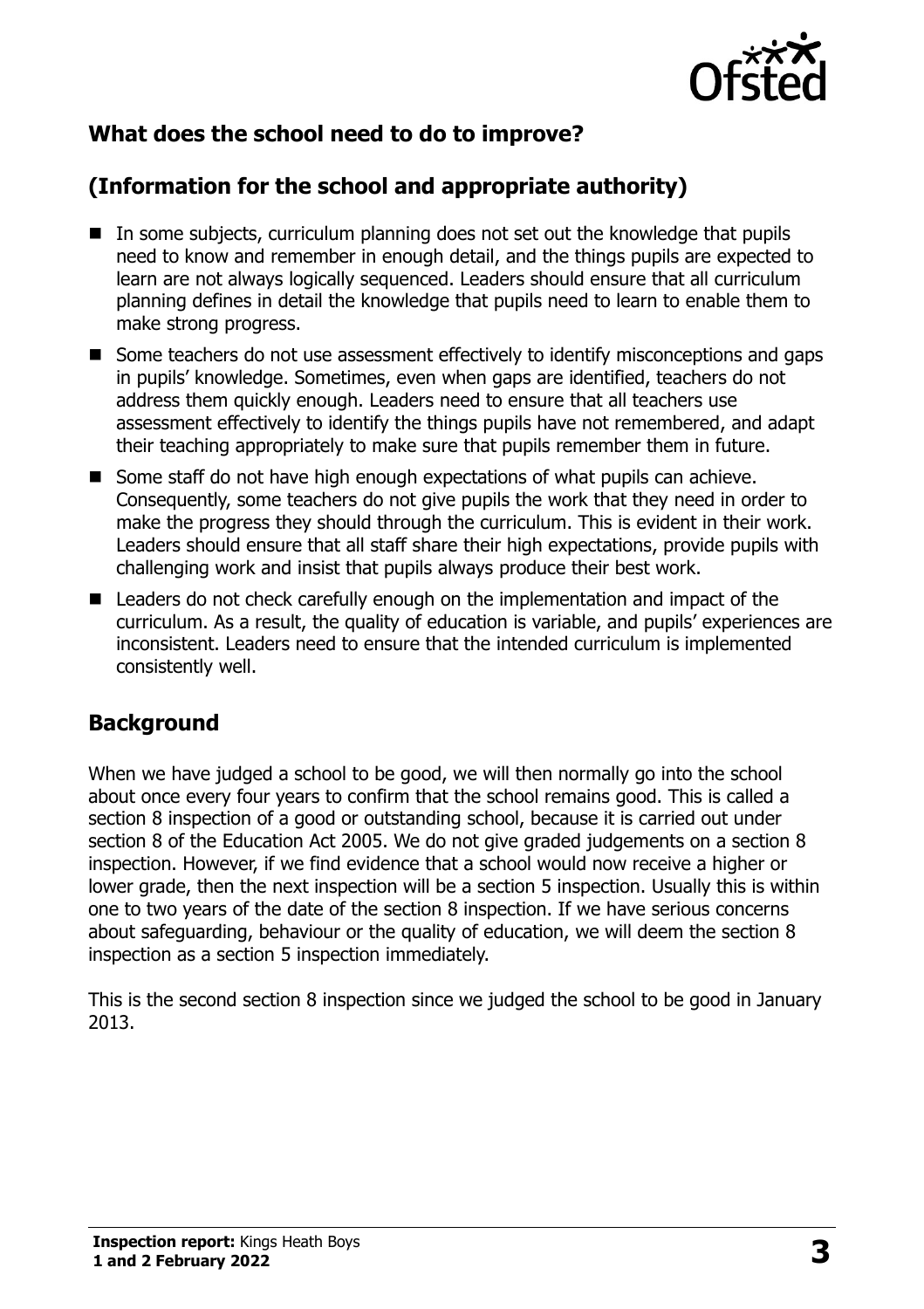

#### **How can I feed back my views?**

You can use [Ofsted Parent View](https://parentview.ofsted.gov.uk/) to give Ofsted your opinion on your child's school, or to find out what other parents and carers think. We use information from Ofsted Parent View when deciding which schools to inspect, when to inspect them and as part of their inspection.

The Department for Education has further [guidance](http://www.gov.uk/complain-about-school) on how to complain about a school.

If you are the school and you are not happy with the inspection or the report, you can [complain to Ofsted.](https://www.gov.uk/complain-ofsted-report)

#### **Further information**

You can search for [published performance information](http://www.compare-school-performance.service.gov.uk/) about the school.

In the report, '[disadvantaged pupils](http://www.gov.uk/guidance/pupil-premium-information-for-schools-and-alternative-provision-settings)' refers to those pupils who attract government pupil premium funding: pupils claiming free school meals at any point in the last six years and pupils in care or who left care through adoption or another formal route.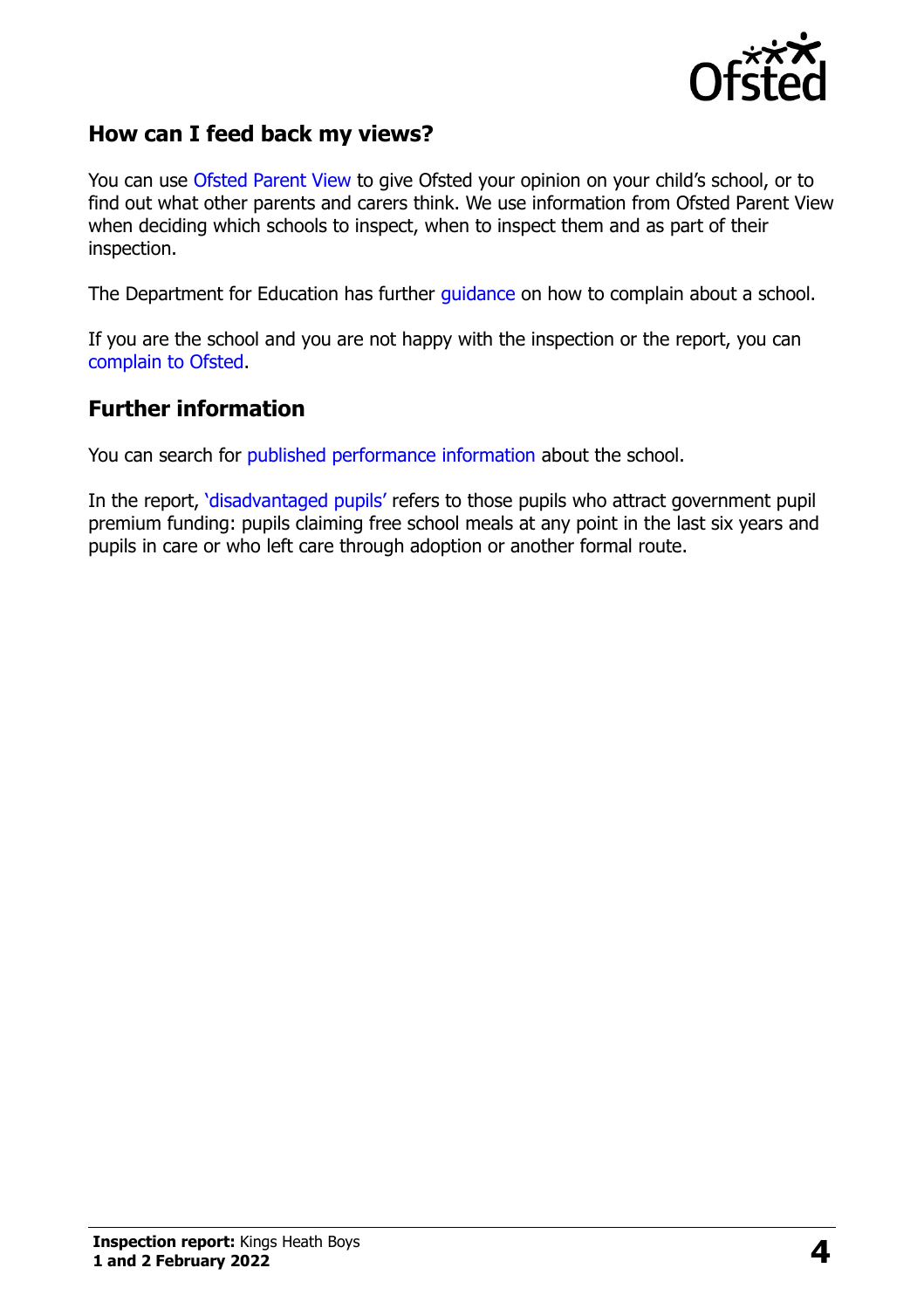

#### **School details**

| Unique reference number                            | 103486                                                            |
|----------------------------------------------------|-------------------------------------------------------------------|
| <b>Local authority</b>                             | Birmingham                                                        |
| <b>Inspection number</b>                           | 10212450                                                          |
| <b>Type of school</b>                              | Secondary                                                         |
| <b>School category</b>                             | Community                                                         |
| Age range of pupils                                | 11 to 16                                                          |
| <b>Gender of pupils</b>                            | <b>Boys</b>                                                       |
| <b>Gender of pupils in sixth-form</b><br>provision | N/A                                                               |
| Number of pupils on the school roll                | 667                                                               |
| <b>Appropriate authority</b>                       | The governing body                                                |
| <b>Chair of governing body</b>                     | Tom Proverbs-Garbett                                              |
| <b>Headteacher</b>                                 | Chris Etheridge                                                   |
| Website                                            | www.kingsheathboys.co.uk                                          |
| Date of previous inspection                        | 1 March 2017, under section 8 of the<br><b>Education Act 2005</b> |

# **Information about this school**

- The school uses full-time alternative provision for a small number of pupils at one registered provider.
- The school meets the requirements of the Baker Clause, which requires schools to provide pupils in Years 8 to 13 with information about approved technical education qualifications and apprenticeships.

# **Information about this inspection**

- This was the first routine inspection the school received since the COVID-19 pandemic began. Inspectors discussed the impact of the pandemic with leaders and have taken that into account in their evaluation of the school.
- **Inspectors met with the headteacher and other senior leaders. Meetings were held with** curriculum leaders and the SEND coordinator. Inspectors also met with a range of other staff.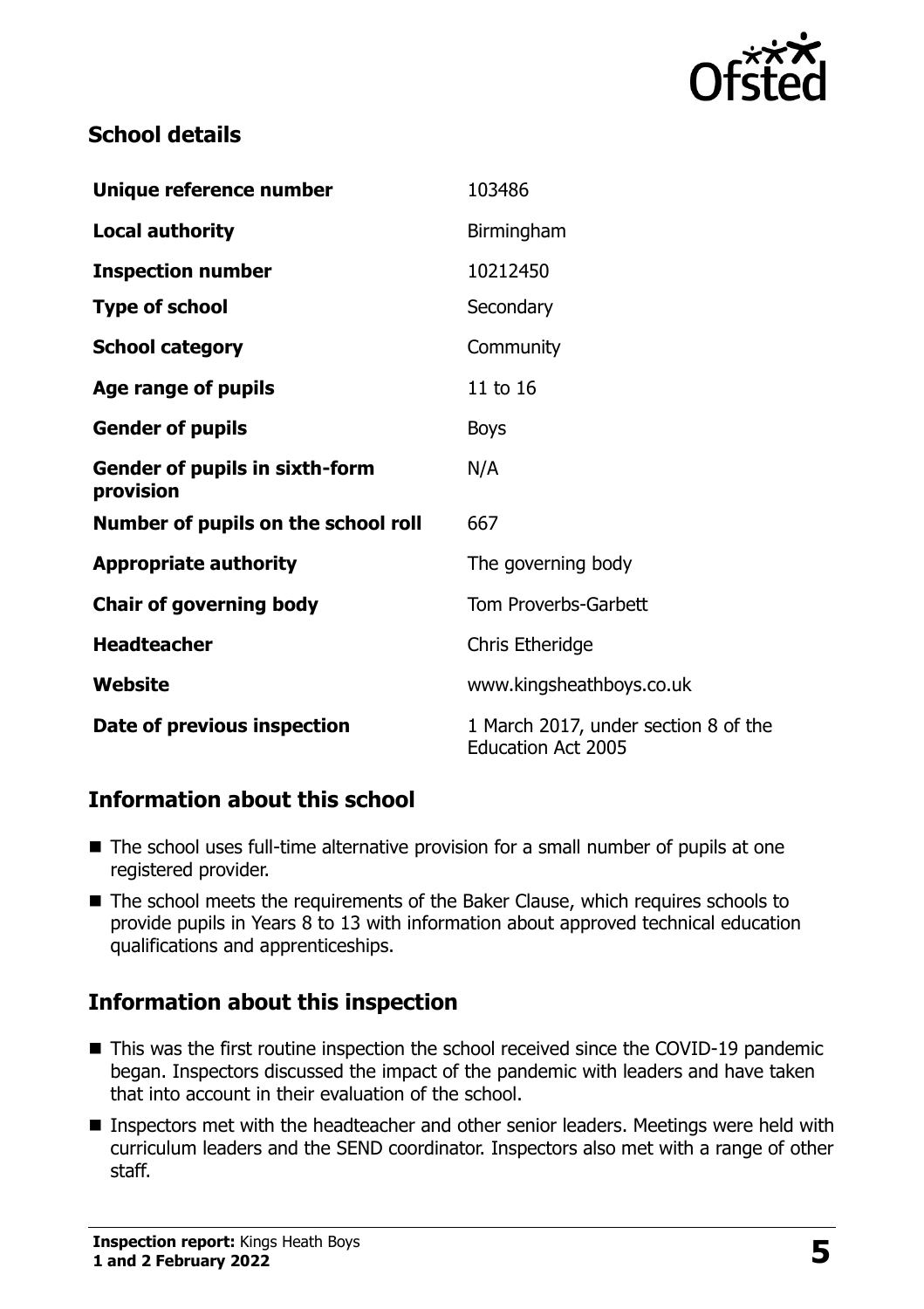

- **Inspectors carried out deep dives in these subjects: English, mathematics and modern** foreign languages. For each deep dive, inspectors discussed the curriculum with subject leaders, visited a sample of lessons, spoke to teachers, spoke to some pupils about their learning and looked at samples of pupils' work.
- **Inspectors also spoke to leaders about the curriculum in some other subjects.**
- Inspectors scrutinised a range of safeguarding information, including the school's safeguarding policy. They spoke to staff and pupils about safeguarding, and looked at how pupils learn to keep themselves safe. The lead inspector spoke to the safeguarding leader about the reporting and recording of any safeguarding incidents.
- Inspectors took account of parents' free-text comments and the responses on Ofsted Parent View. Inspectors also considered the responses to the pupil and staff surveys.

#### **Inspection team**

Alexander Laney, lead inspector Her Majesty's Inspector

Jane Spilsbury **Her Majesty's Inspector** 

**Inspection report:** Kings Heath Boys **<sup>1</sup> and 2 February 2022 6**